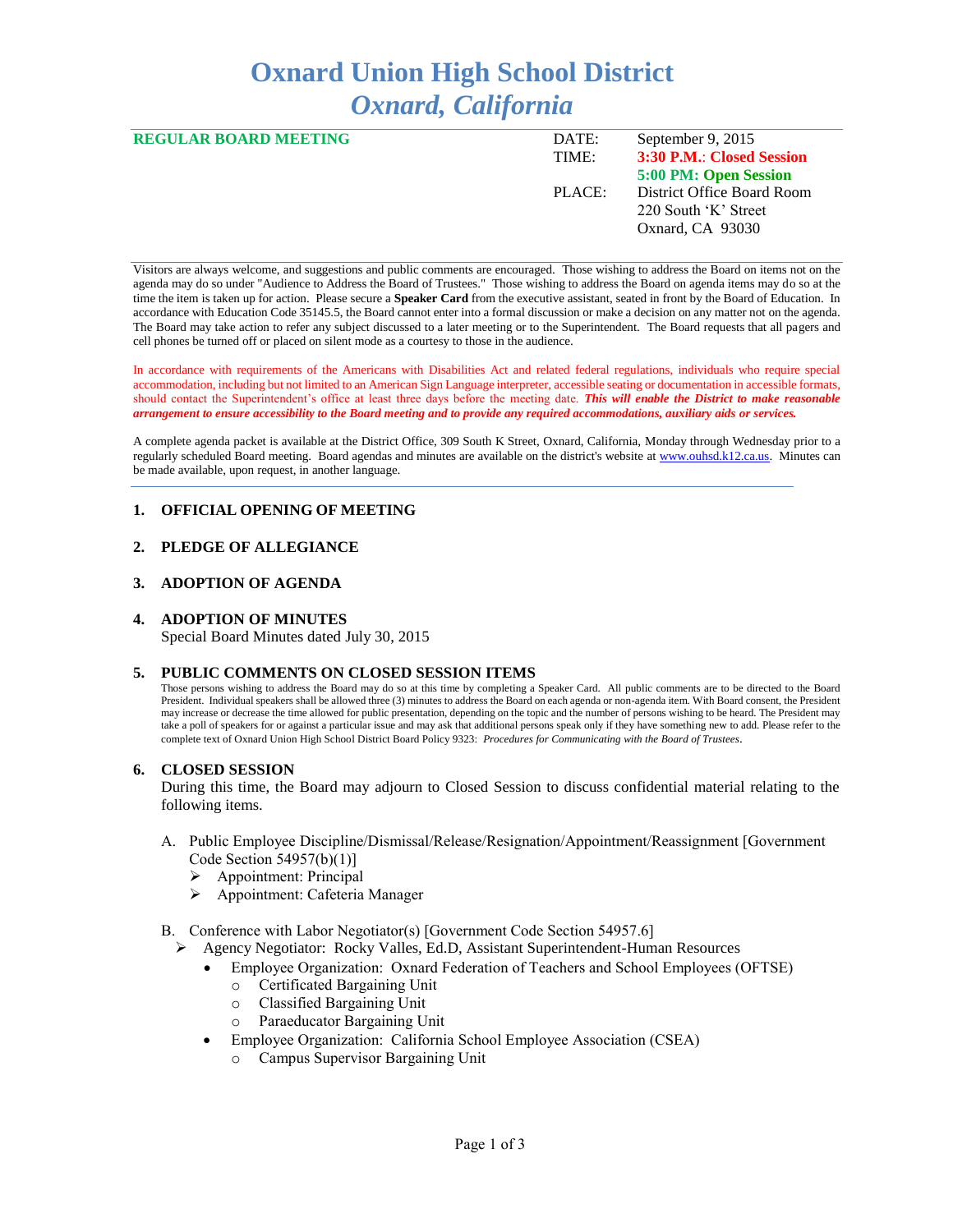Board Meeting Agenda September 9, 2015

# **7. RECONVENE IN PUBLIC: REPORT ON CLOSED SESSION ACTION**

**8. PUBLIC HEARING –** Williams Act – Sufficient Textbook and Instructional Materials

## **9. PUBLIC COMMENTS TO ADDRESS THE BOARD OF TRUSTEES**

Those persons wishing to address the Board may do so at this time by completing a Speaker Card. All public comments are to be directed to the Board President. Individual speakers shall be allowed three (3) minutes to address the Board on each agenda or non-agenda item. With Board consent, the President may increase or decrease the time allowed for public presentation, depending on the topic and the number of persons wishing to be heard. The President may take a poll of speakers for or against a particular issue and may ask that additional persons speak only if they have something new to add. Please refer to the complete text of Oxnard Union High School District Board Policy 9323: *Procedures for Communicating with the Board of Trustees.*

## **10. SUPERINTENDENT'S REPORT**

General Report: Gabe Soumakian, Ed.D.

# **11. CONSENT CALENDAR**

## **Administrative Services**

A. Consideration of Approval of Purchase Orders and Direct Pays, August 13 - 27, 2015

## **Educational Services**

- B. Consideration of Approval of the Memorandum of Agreement between Oxnard Union High School District and NAF
- C. Consideration of Approval of Renewal of the Memorandum of Understanding between Oxnard Union High School District – Adolfo Camarillo High School and Camarillo Hospice
- D. Consideration of Approval of Renewal of the Memorandum of Understanding between Oxnard Union High School District – Pacifica High School and Camarillo Hospice
- E. Consideration of Approval of Renewal of the Memorandum of Understanding between Oxnard Union High School District – Rio Mesa High School and Camarillo Hospice
- F. Consideration of Approval of the Renewal of Memorandum of Understanding between Oxnard Union High School District – Adolfo Camarillo High School and City Impact, Inc.
- G. Consideration of Approval of the Renewal of Memorandum of Understanding between Oxnard Union High School District – Channel Islands High School and City Impact, Inc.
- H. Consideration of Approval of the Renewal of Memorandum of Understanding between Oxnard Union High School District – Condor High School and City Impact, Inc.
- I. Consideration of Approval of the Renewal of Memorandum of Understanding between Oxnard Union High School District – Frontier High School and City Impact, Inc.
- J. Consideration of Approval of the Renewal of Memorandum of Understanding between Oxnard Union High School District – Hueneme High School and City Impact, Inc.
- K. Consideration of Approval of the Renewal of Memorandum of Understanding between Oxnard Union High School District – Oxnard High School and City Impact, Inc.
- L. Consideration of Approval of the Renewal of Memorandum of Understanding between Oxnard Union High School District – Pacifica High School and City Impact, Inc.
- M. Consideration of Approval of the Renewal of Memorandum of Understanding between Oxnard Union High School District – Rio Mesa High School and City Impact, Inc.
- N. Consideration of the Renewal of the Memorandum of Understanding between Oxnard Union High School and Bianca Siedenburg Hicks (Frontier High School Educational/Counseling Intervention Groups)
- O. Consideration of Approval of the Renewal of Memorandum of Understanding between Oxnard Union High School District/Pacifica High School and Marty Hazirjian, Consultant, for Alcohol and Other Drug Counseling Services
- P. Consideration of Approval of the RENEWAL of the Memorandum of Understanding between Oxnard Union High School District at Oxnard High School and Livingston Memorial Visiting Nurses Association and Hospice (Oxnard High School)